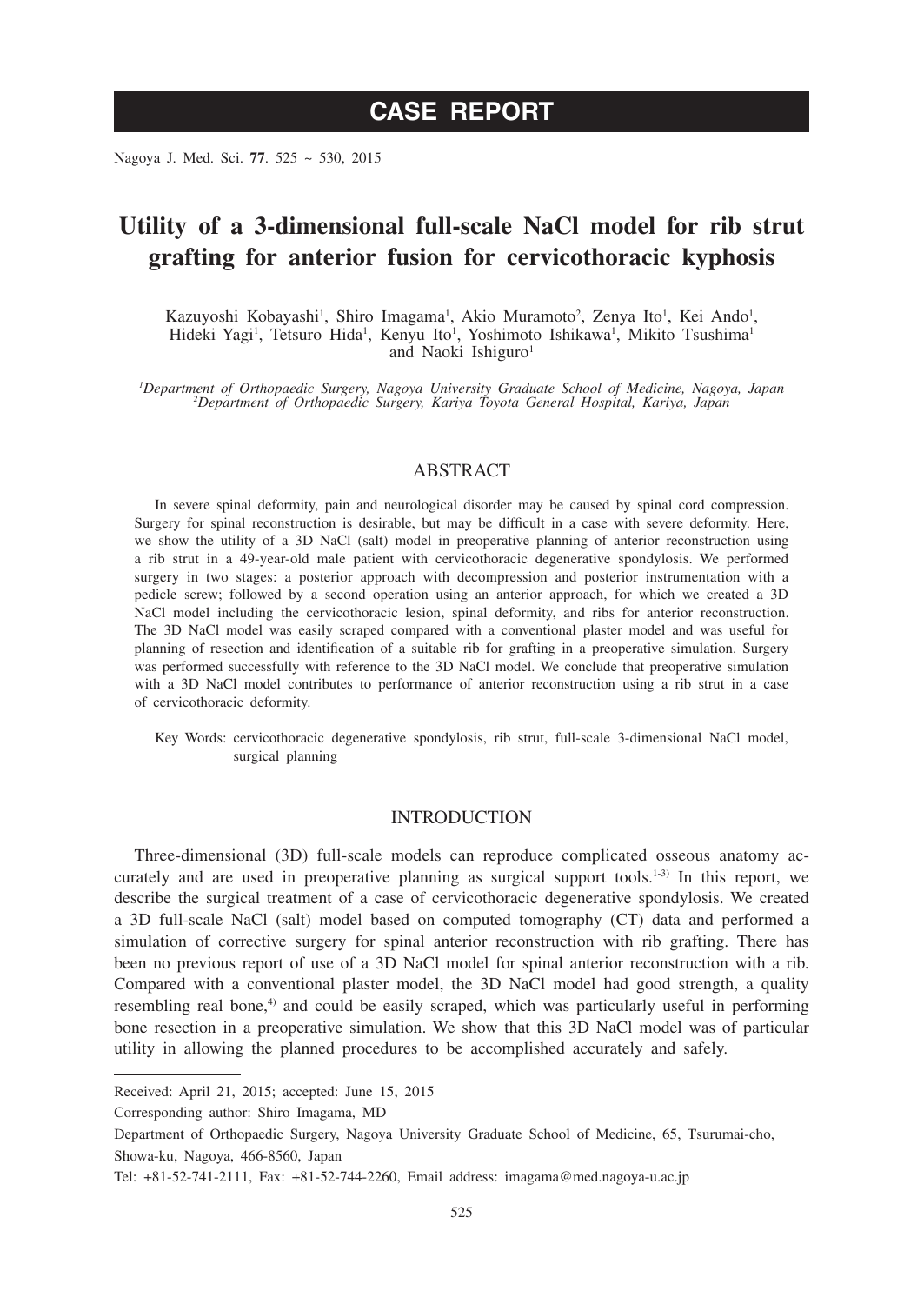#### CASE REPORT

A 49-year-old male had suffered from occasional neck pain with no neurological symptoms for several years ago. However, spinal deformity at the cervicothoracic level gradually progressed, and led to continuous neck pain, muscle weakness in the upper and lower extremities, and gait disturbance associated with myelopathy. CT indicated marked degenerative deformity of C5-Th3 (Fig. 1). Therefore, we decided to perform the surgery.

Surgery was planned in two stages. First, a posterior approach was performed with decompression, C2-Th6 posterior instrumentation with a screw, and use of a halo vest pre-, and postoperatively (Fig. 2A). After the first operation, we planned a second surgery using 3D models. The strategy was curettage of the C5-Th3 vertebra, followed by anterior strut reconstruction using a rib. For preoperative simulation, we created a 3D NaCl model (Sony EMCS Corp., Aichi, Japan) based on CT images with informed consent.

The model was created from a CT scan of the cervicothoracic area and ribs using digital imaging. In the completed 3D NaCl spinal model, hyperkyphosis at the cervicothoracic level and anterior vertebrae with the posterior screw was completely reproduced (Fig. 2A). The ribs were also reproduced in the model to allow selection for grafting (Fig. 2B). In simulation surgery, the total length of the anterior C5-Th3 lesion was 11 cm, including the curvature (Fig. 3A). The anterior vertebral body of the 3D NaCl modeI was easily used for curettage and drilling (Fig. 3B). An examination of the rib that best corresponded to the spinal curvature led to selection of the posterior lateral left side 8th rib (size 11 cm) as the rib with the most appropriate curvature that was suitable for grafting (Fig. 3C).

During the actual surgery, an anterior approach provided exposure from C4 to Th4. All planned procedures were performed successfully, including C5-Th3 vertebra resection for spinal reconstruction. The harvested 8th rib was cut at 11 cm and assembled for reconstruction for stabilization using grafting in the same manner as that in the simulated 3D model. We performed rib resection and scraping using the simulated ribs as a reference.



**Fig. 1** Sagittal view in 3D-CT, showing deformity due to a cervicothoracic lesion.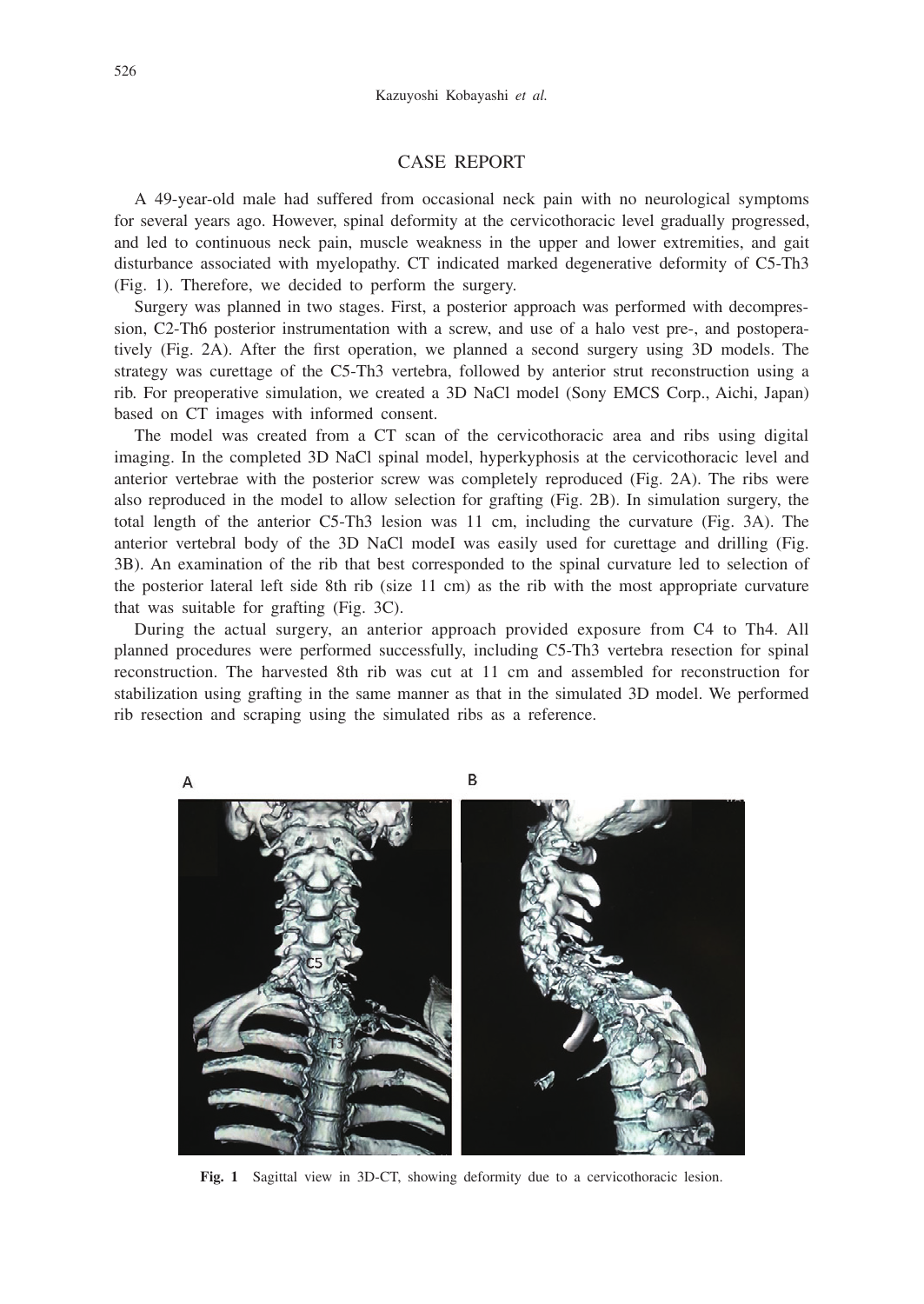After surgery, neurologic function and neck pain were markedly improved. In another 3D model created using postoperative CT images, the grafted rib and cervicothoracic alignment were successfully reproduced (Fig. 4A,B).



**Fig. 2** (A) A 3D model based on postoperative CT after posterior fixation reproduced the cervicothoracic deformity. The posterior implant is colored in blue.





- Fig. 3 (A) In simulation, sagittal view on CT with the measured C5-Th3 lesion:  $\alpha$  is 9cm,  $\beta$  is 8 cm.
	- (B) In simulation, the anterior vertebral body of the 3D NaCl modeI was easily used for curettage and drilling for the bone graft.
	- (C) In simulation, the total length of the anterior C5-Th3 lesion was 11 cm, including the curve with the  $8<sup>th</sup>$  left rib:  $\alpha$  is 9cm,  $\beta$  is 8 cm.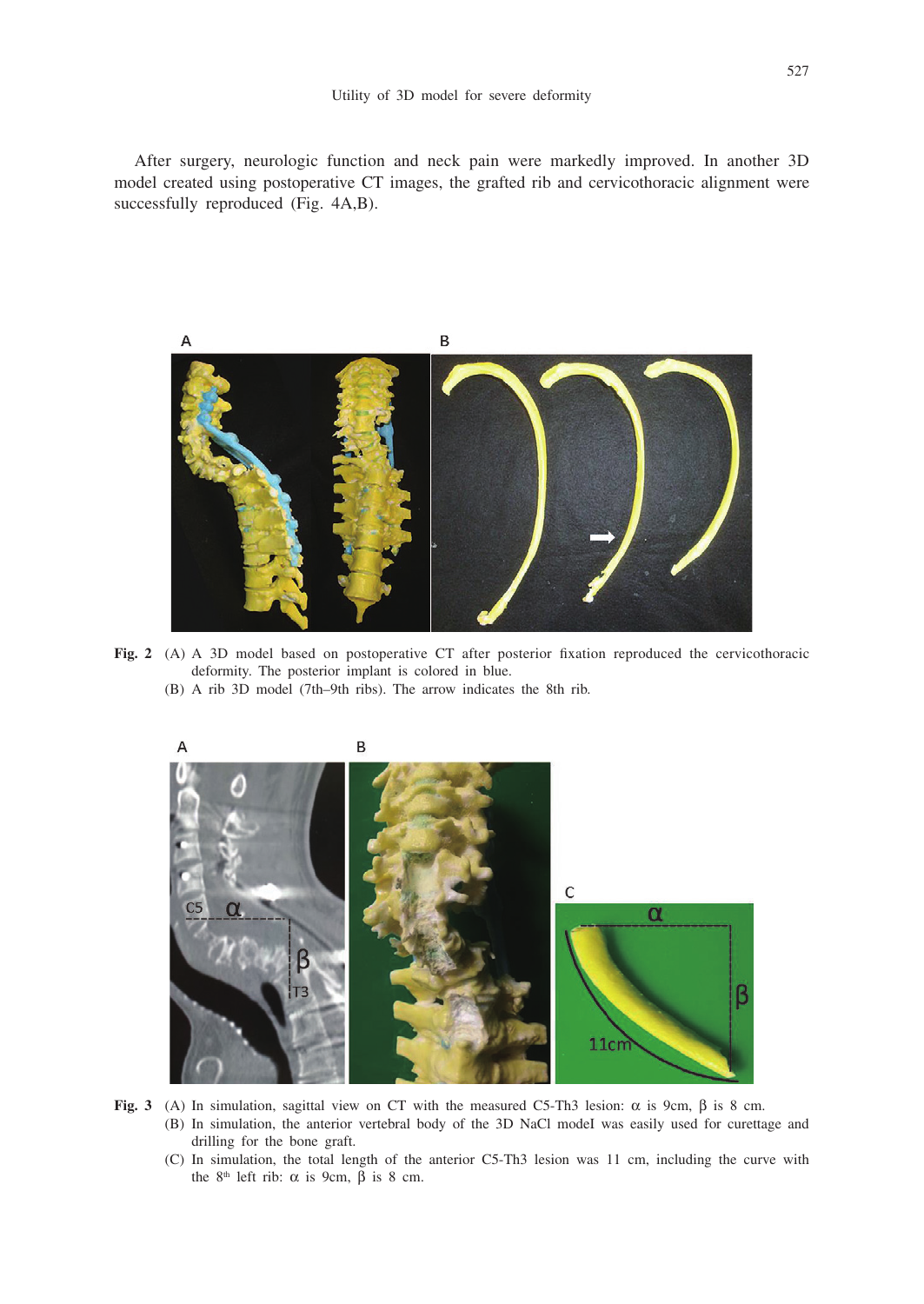

**Fig. 4** (A) Sagittal view on CT after anterior reconstruction using a rib strut. (B) A 3D model based on postoperative CT after anterior reconstruction, with the rib strut shown in red. This model was also useful for obtaining postoperative informed consent and allowing the patient to understand his surgeries.

### DISCUSSION

Several advantages of 3D spinal models have been described.<sup>1,5-7)</sup> Toyoda *et al.* found that a 3D model allowed visualization of the vertebral artery in a patient with atlantoaxial subluxation.<sup>7)</sup> Yamazaki *et al.* reported reduction of the displaced facet with the pedicle screw-rod system in a patient with old cervical fracture-dislocation.6) Mizutani *et al.* showed that 3D models allowed preoperative planning as a template, particularly for determining entire plate-rod contours for occipitocervical junctions in 15 rheumatoid cervical spine surgeries.<sup>1)</sup> The advantage of full-scale 3D models lies in the ability to confirm the surgical procedure and anatomy. In the current report, the 3D model accurately represented the actual bone, and the novel use of a 3D model facilitated alignment of a cervicothoracic lesion and selection of ribs with appropriate curvature for reconstruction. The cortex of the rib is composed of curved segments for which the degrees of curvature differ among individuals, and preoperative knowledge of the features of each rib could lead to more accurate grafting during surgery.

Compared with other published 3D models made of plaster, the 3D NaCl model has several advantages: coloring of the model interior; strength and quality resembling real bone; relatively low cost of the main material (salt); and environmental friendliness because of the high solubility of salt in water3D.4) Plaster 3D models are occasionally damaged due to the weakness of the material.<sup>8)</sup> In contrast, the 3D NaCl model is prepared using a strong material that does not shatter or crack during simulated surgery. The model can also be easily scraped, which was particularly useful in performing bone resection in the preoperative simulation. Hardness was obtained by using impregnation material, and the cortical bone and cancellous bone were generally reproduced. Thus, the cutting sensation using the NaCl model is similar to that with bone and the model can be handled like bone. In addition, because of the rigidity, the model does not break, even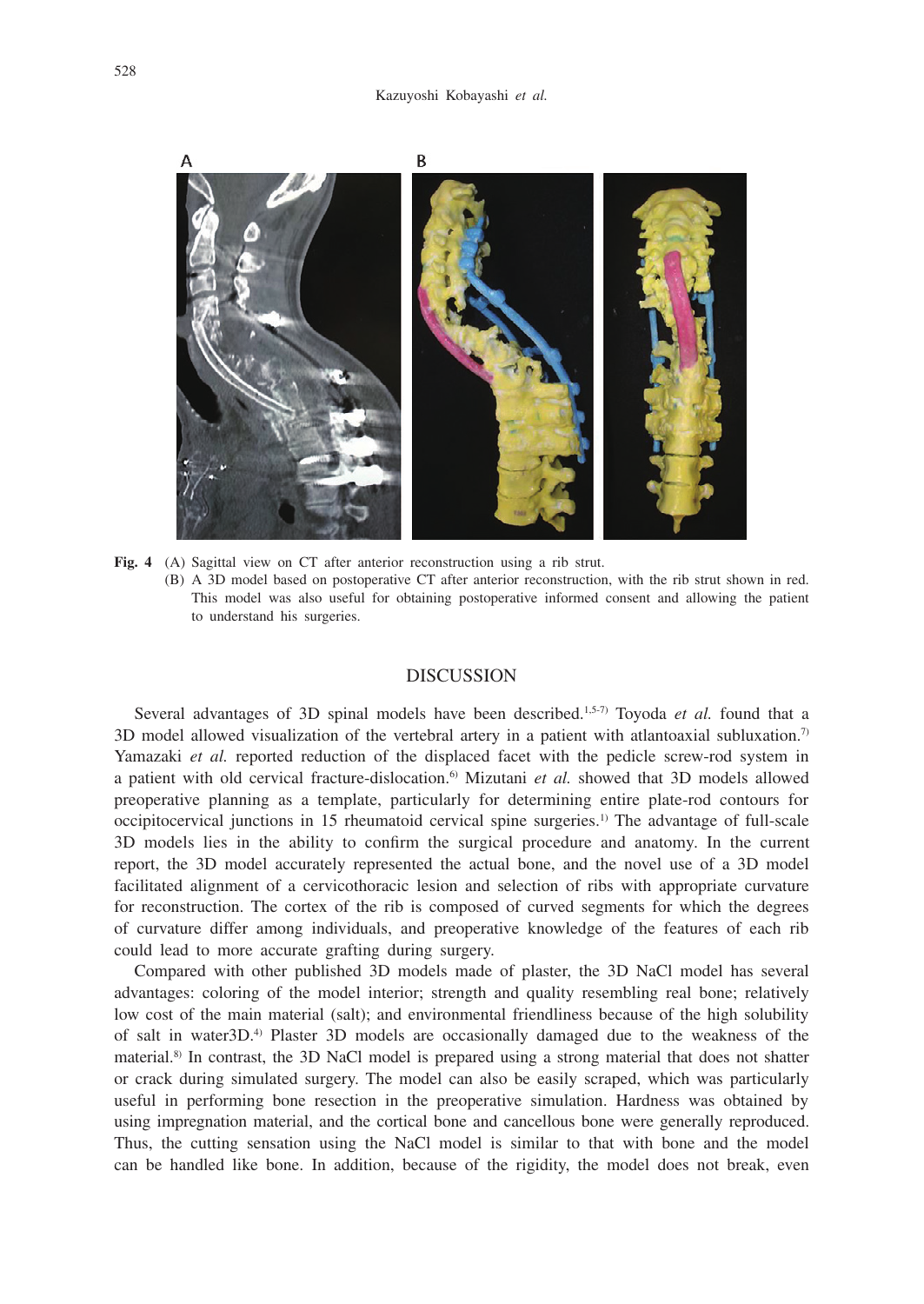529

in preoperative cutting. In the preoperative simulation, the ribs were easily scraped and it was possible to define the ideal cervical alignment shape. This model has a disadvantage in that it becomes soft in high-humidity environments because of its high water solubility.9) However, despite this problem, the 3D NaCl model is ideal for use in simulation surgery.

In anterior spinal reconstruction, in 1960 Hodgson *et al.* reported treatment of 100 cases of kyphotic thoracic deformities due to tuberculosis using the patient's own rib or an iliac bone graft.10) Materials used for anterior struts can mainly be classified into bone auto grafting using a rib, fibula, or iliac bone,<sup>11-14)</sup> and use of an artificial strut made of methylmethacrylate, rods, bone cement, or a cage.15-18) Since anterior spinal deformity tends to have progressive changes, in our case we used the patient's own rib, rather than artificial struts. Additionally, the grafted rib was shaped like the deformity of the anterior strut, and exactly matched the simulated shape. However, there has been no previous report of use of a 3D model including the ribs for planning of anterior reconstruction. We found that this 3D model method is reliable for preoperative simulation, and the findings of this study should allow reconstructive surgeries to improve techniques and perspectives to achieve better reconstruction outcomes. We conclude that preoperative simulation with a 3D NaCl model contributes to performance of anterior reconstruction using a rib strut in a case of cervicothoracic deformity.

Conflict of Interest: None of the authors have a conflict of interest regarding the contents of the manuscript.

#### REFERENCES

- 1) Mizutani J, Matsubara T, Fukuoka M, Tanaka N, Iguchi H, Furuya A, Okamoto H, Wada I, Otsuka T. Application of full-scale three-dimensional models in patients with rheumatoid cervical spine. *Eur Spine J*, 2008; 17: 644–649.
- 2) van Dijk M, Smit TH, Jiya TU, Wuisman PI. Polyurethane real-size models used in planning complex spinal surgery. *Spine*, 2001; 26: 1920–1926.
- 3) D'Urso PS, Askin G, Earwaker JS, Merry GS, Thompson RG, Barker TM, Effeney DJ. Spinal biomodeling. *Spine*, 1999; 24: 1247–1251.
- 4) Abe Y, Hashimoto I, Matsuo S, Goishi K, Kashiwagi K, Nagai H, Miyamoto Y, Nakanishi H. Threedimensional sodium chloride (NaCl) model for simulated mandibular reconstruction surgery: a new environmentally friendly material. *J Med Invest*, 2014; 61: 318–324.
- 5) Sugimoto Y, Tanaka M, Nakahara R, Misawa H, Kunisada T, Ozaki T. Surgical treatment for congenital kyphosis correction using both spinal navigation and a 3-dimensional model. *Acta Med Okayama*, 2012; 66: 499–502.
- 6) Yamazaki M, Okawa A, Akazawa T, Koda M. Usefulness of 3-dimensional full-scale modeling for preoperative simulation of surgery in a patient with old unilateral cervical fracture-dislocation. *Spine*, 2007; 32: E532–326.
- 7) Toyoda K, Urasaki E, Yamakawa Y. Novel approach for the efficient use of a full-scale, 3-dimensional model for cervical posterior fixation: a technical case report. *Spine*, 2013; 38: E1357–1360.
- 8) Strackee SD, Kroon FHM, Spierings PTJ, Jaspers JE. Development of a modeling and osteotomy jig system for reconstruction of the mandible with a free vascularized fibula flap. *Plast Reconstr Surg*, 2004; 114: 1851–1858.
- 9) Sakamoto Y, Ogata H, Nakajima H, Kishi K, Sakamoto T, Ishii T. Role of solid model simulation surgery for hemifacial microsomia. *Palate Craniofac J*, 2013; 50: 623–626.
- 10) Hodgson AR, Stock FE. Anterior spinal fusion for the treatment of tuberculosis of the spine. *J Bone Joint Surg [Am]*, 1960; 42: 295–310.
- 11) Bradford DS. Anterior vascular pedicle bone grafting for the treatment of kyphosis. *Spine*, 1980; 5: 318–323.
- 12) Johnson JT, Robinson RA. Anterior strut grafts for severe kyphosis. Results of 3 cases with a preceding progressive paraplegia. *Clin Orthop Relat Res*, 1968; 56:525–536.
- 13) Sundaresan N, Galicich JH, Lane JM, Bains MS, McCormack P. Treatment of neoplastic epidural cord